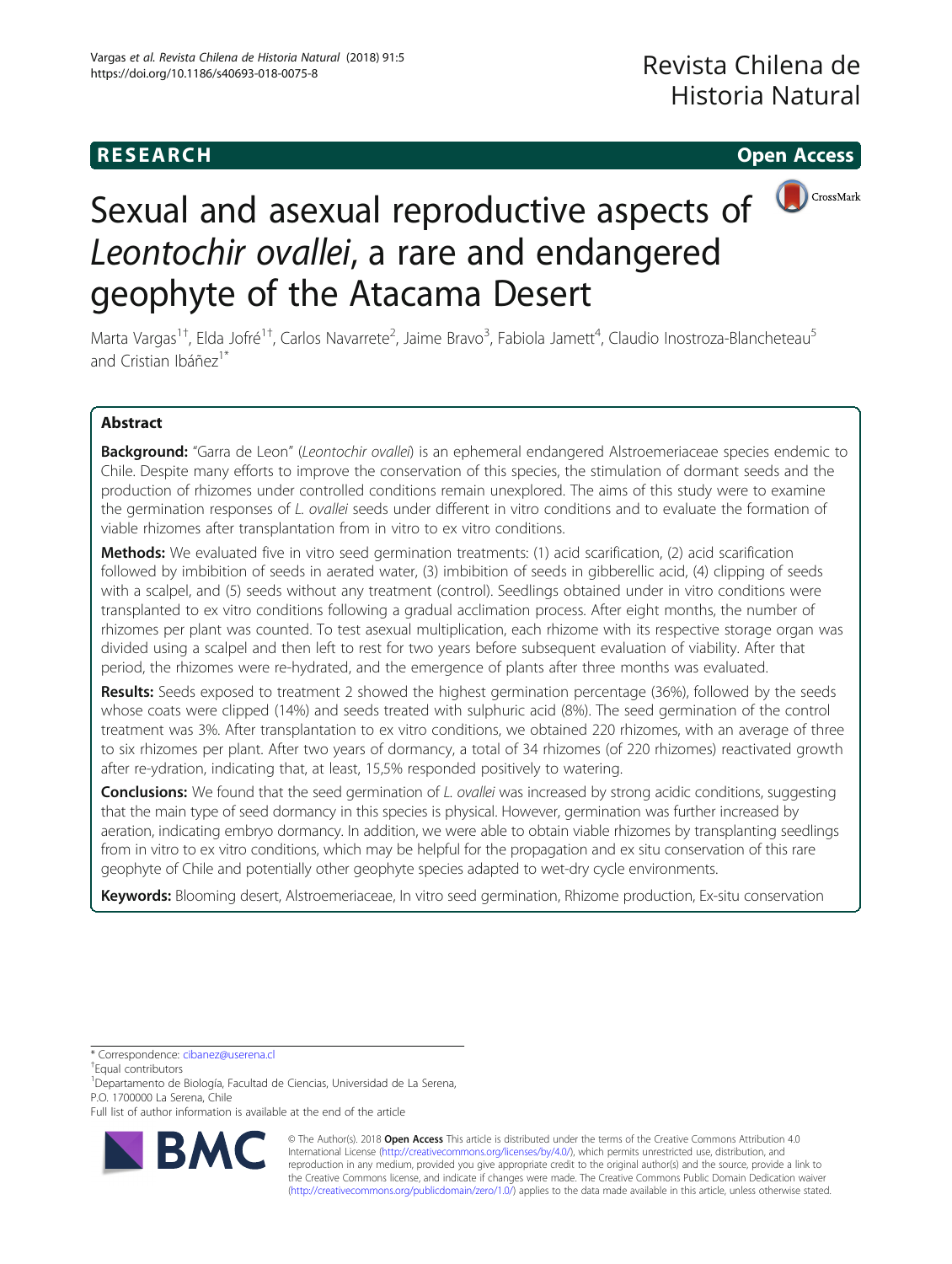#### Background

Geophytes are a dominant component of arid plant communities. Their survival in these water-limited environments depends on two important aspects. First, geophytes bury underground storage organs with perennial buds such as bulbs, rhizomes, roots tubers and corms. Under favourable environmental conditions, these buds re-sprout, and photosynthesis activates the replenishment of storage reserves to enable new life cycles [[1](#page-7-0), [2\]](#page-7-0). This aspect ensures that plant communities will not only persist but also continuously colonize the environment. Second, geophytes (like many other plants) must maintain reproduction based on seeds to ensure genetic variability and gene flow between and among populations [\[3\]](#page-7-0). This strategy is pivotal for plants to expand their area of distribution and, more importantly, to transmit to the next generation information on how to survive in harsh environments. Therefore, further knowledge on the seed biology of geophytes will improve the likelihood of devising conservation or commercial strategies for this important arid plant community. However, studies of the propagation of non-domesticated geophytes remain scarce.

In Chile, geophytes are represented by more than 40 genera, of which 19 are endemic  $[4]$  $[4]$ . Alstroemeriaceae species are among the most valuable geophytes for ornamental purposes; however, species of this family exhibit low, slow and erratic seed germination [[5\]](#page-7-0). This characteristic hampers efforts for their domestication and ex situ conservation. However, through seed propagation a substantial number of seedlings can be produced, accelerating the propagation of species. Here, we present the study case of Leontochir ovallei as a study model to investigate the aforementioned gaps.

The ephemeral Garra de León (Leontochir ovallei Phil) is the most iconic flower of the Atacama blooming desert [[6\]](#page-7-0). Leontochir ovallei is a rare monogeneric monocotyledon of the Alstroemeriaceae family that is endemic to a very narrow area of the Atacama Desert in Chile. To complete the flower's developmental process, at least three cycles of El Niño events (15 to 21 years) might be required mainly because these plants require two or more seasons to become established, develop and produce mature viable seeds [\[7](#page-7-0)]. In addition to its limited distribution and the environmental stochasticity in water availability, this plant species is subjected to other threats. Its inflorescences are eaten by hares and massively collected by local people for commercial or landscape gardening purposes [[7,](#page-7-0) [8](#page-7-0)]. As a consequence, and following the Red List criteria of the International Union for Conservation of Nature [\[9\]](#page-7-0), L. ovallei is currently classified as an endangered species in Chile [[10](#page-7-0)–[14\]](#page-7-0). Accordingly, the establishment of propagation programmes to assist conservation strategies for this plant has become a concern for governmental agencies and conservationists [\[15,](#page-8-0) [16](#page-8-0)].

The potential role of seed germination in maintaining L. ovallei populations remains largely unexplored. Only one previous study investigated the germination of L. ovallei seeds, but did not report seed germination requirements [[17\]](#page-8-0). Asexual propagation of Alstroemeriaceae species by dividing their rhizomes is the method most frequently used  $[18]$  $[18]$ . However, this strategy is not easy to achieve in the case of L. ovallei, because the rhizomes are deeply buried or settled under heavy rocks, making it almost impossible to obtain undisturbed rhizomes [[5\]](#page-7-0). Cultivation of the elusive rhizomes of this species has not been reported.

In vitro methods have been successful for Alstroemeriaceae species [\[19](#page-8-0)–[21\]](#page-8-0), including micropropagation [\[22](#page-8-0), [23](#page-8-0)]. To achieve successful propagation using in vitro methods for any plant species, the growth media, pH, incubation temperature, light conditions, and type and concentration of hormones must be optimized [[24](#page-8-0), [25](#page-8-0)]. The stratification/ scarification methods used to stimulate seed germination [[26](#page-8-0)] are also pivotal factors that require optimization. In the case of L. ovallei, little is known regarding the optimal conditions for the plant's in vitro propagation.

The aim of this study is to evaluate in vitro and ex vitro methods of propagation of L. ovallei. Specifically, the aims were to (a) determine the in vitro germination responses to five pre-sowing treatments; (b) evaluate the success of transplanting seedlings from in vitro to ex vitro conditions; and c) evaluate rhizome formation and viability of L. ovallei under ex vitro conditions.

#### Methods

#### Species description

Leontochir ovallei Phil. is restricted to a limited area (500 km<sup>2</sup>) on the coast of the Atacama Desert between Carrizal Bajo (28°05' S, 71°09' W) and the town of Totoral (27°54' S, 70°57' W) [\[8](#page-7-0), [10](#page-7-0), [27](#page-8-0), [28\]](#page-8-0), where it forms patches of small populations that are usually isolated from each other (Additional file [1](#page-7-0)A). This scandent geophyte grows preferentially on rocky slopes and produces highly attractive reddish-orange inflorescences (which might also be yellow in rare cases [\[29](#page-8-0)]) that can easily reach a diameter of 10 cm and a height of 1 m (Additional file [1A](#page-7-0)). Due to the heavy weight of its inflorescences, Garra de León typically acquires a climbing habit, and its seeds are spread through an explosive dehiscent strategy [\[5](#page-7-0), [30](#page-8-0)].

#### Seed collection and storage

The ephemeral *L. ovallei* blossomed in the spring of 2011 after unusual precipitation of 50 mm from May to June [[31](#page-8-0)]. Seed collection was conducted from December 2011 to February 2012 (summer in the Southern Hemisphere) in Llanos de Challe National Park (28°09' S, 71°04'W). Due to the endangered status of this species, we followed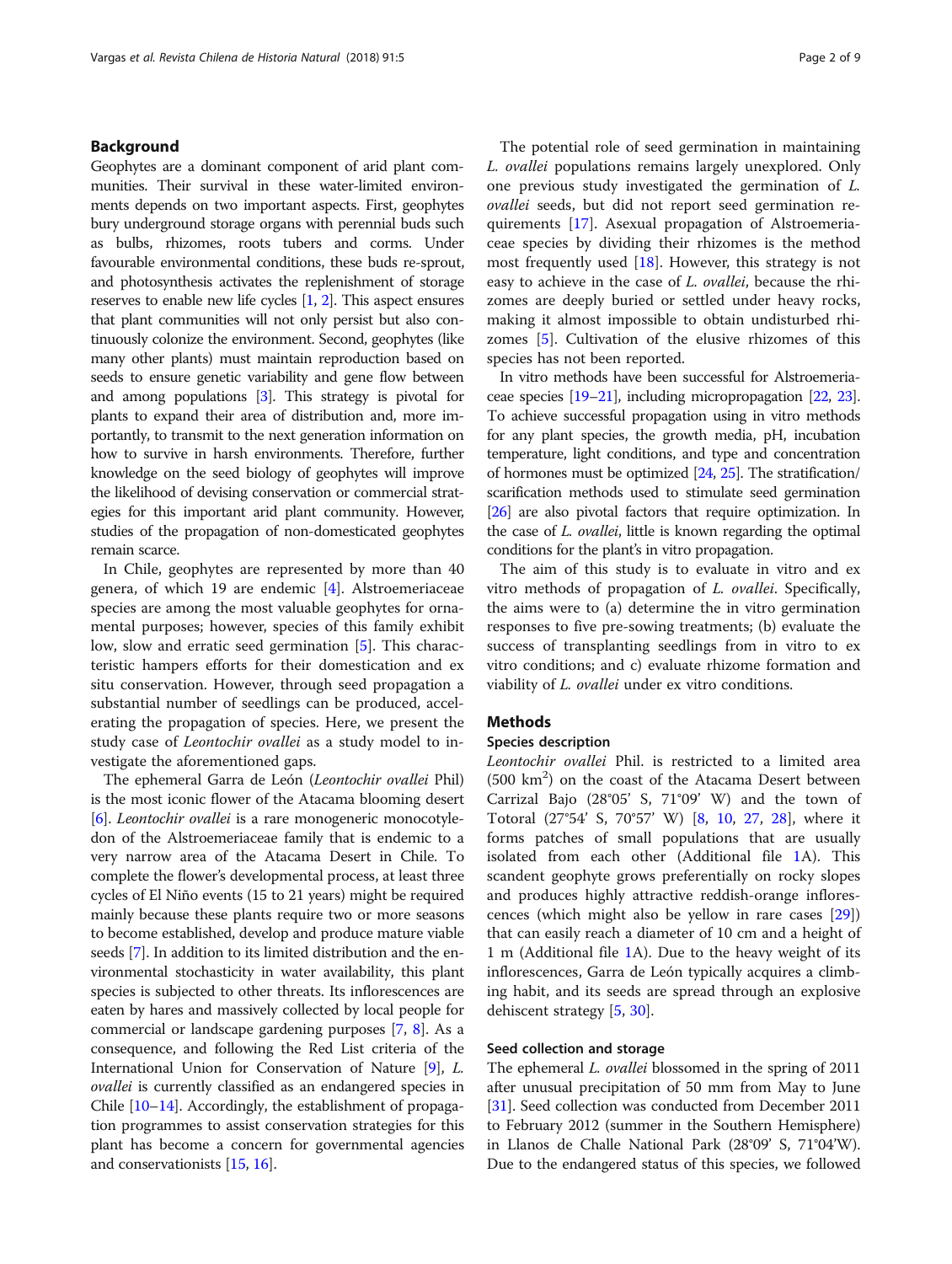<span id="page-2-0"></span>the Guidelines of the IUCN Policy Statement on Research Involving Species at Risk of Extinction [[14](#page-7-0)]. To avoid herbivores (and collectors), 100 inflorescences were randomly chosen and fully covered with paper bags from December (when the fruits were dried-out and before bursting) to January (Additional file [1B](#page-7-0)). With this simple technique, we collected 100% of the seeds contained in the inflorescences (ca. 5000 seeds in total; Additional file [1](#page-7-0)C). Conversely, explosive dehiscence was not prevented in the inflorescences that were not protected with paper bags, and most of these seeds were expelled and eaten by wild animals. The rest of the petals and other floral structures were manually eliminated from seeds. No water was used during this cleaning process. Clean seeds were treated with a commercial antifungal powder (Captan 10 g/L by ANASAC) for 2 h (h) and then dried at 35 °C in a forcedair chamber until reaching a constant weight. The seeds were subsequently stored in several propylene tubes at 4 ° C for at least three months prior to use.

#### In vitro seed germination treatments

Based on the results of preliminary assessments (Additional file [2\)](#page-7-0), seeds of L. ovallei that had been cold stratified for three months were disinfected with 70% ethanol for 1 min (min) and subsequently with NaClO (1.5%) for 10 min; the seeds were then rinsed four times with distilled water.

Five in vitro seed germination treatments were evaluated following a completely random design, where each treatment included 10 replicates, and each replicate included 10 L. ovallei seeds (Table 1). In all treatments, the seeds were germinated at 25 µmol  $m^{-2}$  s<sup>-1</sup> PAR. The treatments were as follows: treatment #1, 4 min soaking in 25 mL of sulphuric acid at 22 °C ( $\pm$ 3 °C); treatment #2, 4 min soaking in sulphuric acid (as above) followed by soaking in 250 mL of distilled water enriched in atmospheric air supplied by an air pump (Regent Calm, Series RC-006) for 48 h; treatment #3, soaking in gibberellic acid (GA<sub>3</sub>, 5 mg/L) without acid treatment for 72 h, followed by soaking in 250 mL of distilled water rich in atmospheric air supplied by an air pump for 48 h; treatment #4, soaking in 250 mL of distilled water for 48 h, and followed by clipping of the seed coat with a scalpel; and *treatment* #5, no pre-sowing treatment (*control treat*ment). The seeds were transferred to Petri dishes containing 25 mL of culture media, which in turn were placed in a growth chamber (Additional file [1](#page-7-0)D). Culture medium was prepared using Murashige and Skoog (MS) medium (PhytoTechnology Inc., product code M519-Info) supplemented with 2% sucrose, 6-benzylaminopurine (6-BAP; 0. 5 mg/L), NaCl (20 μM) and agar (8 g/L), pH 5.8. The medium was autoclaved at 121 °C, with a pressure of 1 kg/cm<sup>2</sup> for 20 min. The medium was then poured into 90-mm Petri dishes. The photoperiod in the growth chamber was 16 h/8 h (day/night), the light intensity was 100 μmol m<sup>-2</sup> s<sup>-1</sup> PAR, and the temperature was set constant at 21 °C. A seed was considered germinated when its radicle reached at least 3 mm [\[32\]](#page-8-0). Seed germination was recorded at midday once per week for 100 days and expressed as the percentage of germination and the odds ratios (O.R) for germination. Germination (O.R.) is the quotient of the odds for germination in each group compared with the control group.

#### Transplantation of seedlings from in vitro to ex vitro conditions

For L. ovallei, there is no information about the success of transplantation from in vitro to ex vitro conditions. To evaluate this (objective b), 65 seedlings with a height of approximately  $2.5$  cm  $(\pm 0.5 \text{ cm})$  and at least three leaves were randomly selected from the different germination treatments and carefully transplanted into 250-cm<sup>3</sup> plastic pots containing a sterile sand:vermiculite (2:1) mixture. Seedlings of L. ovallei suffer rapid dehydration after transplantation. Hence, a second plastic pot was used to completely cover the first pot (Additional file [1E](#page-7-0)). Exposure to chamber air was performed every 15 days, and at day 45, the second plastic pot was completely removed. The seedlings were grown for three months in a growth chamber under conditions identical to those used for germination (see

Table 1 Effect of pre-sowing treatments on seed germination of L. ovallei after 100 days ofo incubation. Seeds were subjected to the following treatments: treatment #1 = sulphuric acid (H<sub>2</sub>SO<sub>4</sub>); treatment #2 = sulphuric acid and imbibing in aerated water (Ox) for 48 h; treatment #3 = gibberellic acid (GA<sub>3</sub>) and soaking in aerated water for 48 h; and treatment #4 = soaking in water for 48 h and clipping (cut). Germination (O.R.) is the quotient of the odds of germination in each group compared with the control group. P values correspond to likelihood ratio tests ( $n = 10$ )

| Pre-sowing treatment codes | Details of treatments | Germination (%) | O.R. for germination ratio<br>compared with control | Confidence interval (95%) | P        |
|----------------------------|-----------------------|-----------------|-----------------------------------------------------|---------------------------|----------|
| Treatment #1               | $H_2SO_4$             | 8.0             | 2.8                                                 | 1.3 5.4                   | < 0.01   |
| Treatment #2               | $H_2SO_4 + Ox$        | 36.0            | 18.2                                                | $12.0 - 27.2$             | < 0.0001 |
| Treatment #3               | $GA_3 + Ox$           | 4.0             | .3                                                  | $0.4 - 3.2$               | N.S.     |
| Treatment #4               | Cut                   | 14.0            | 5.3                                                 | $2.9 - 9.0$               | < 0.004  |
| Treatment #5               | Control               | 3.0             | 1.0                                                 | $\overline{\phantom{0}}$  |          |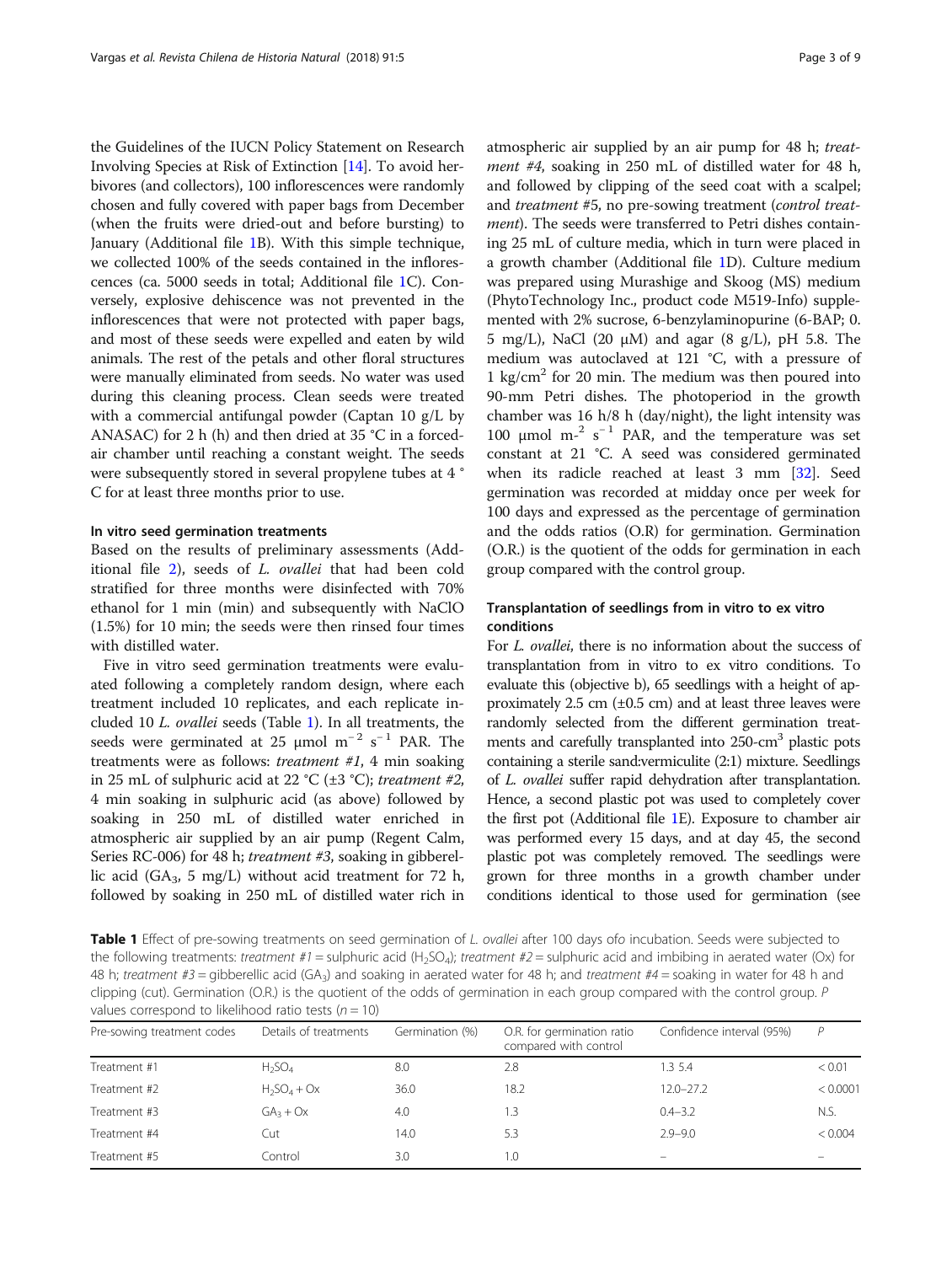above). The seedlings that survived after these three months were counted and the percentage of survival relative to the initial number of seedlings transplanted was calculated. After these three months of gradual acclimation inside the growth chamber (Additional file [1](#page-7-0)F), the seedlings that survived were carefully re-potted in a mixture of sand:nutritive soil (3:1) and transferred to a greenhouse (objective c) to evaluate survival (second part of objective b) and rhizome formation (objective c) after eight months. The nutritive soil was a mix of soil and forest industry residues containing more than 20% of organic matter, 30–45% humidity, a C/N ratio less than 5.0, electric conductivity of 3ds/m, bulk density of 0.55–0.75 k/L, pH 5.0–8.5 and inert material of less than 5% (ANASAC). In the greenhouse, the seedlings were grown at day/night temperatures of 30 °C/15 °C, respectively, with 70–60% humidity and a natural photoperiod ranging from October/November  $({\sim} 13$  h of daylight) to June/ July (~ 10 h of daylight) and 350 µmol  $m^{-2}$  s<sup>-1</sup> PAR 18 h per day. The seedlings were watered  $({\sim} 20 \text{ mL})$  once a week during the first month and every 21 days for eight months. This was intended to mimic the putative wet-dry cycle of this plant species in nature. The expected phenological stages of L. ovallei based on observations from our research group indicate that a seed typically germinates in September (after winter rains). Seedlings then grow vigorously during spring (October to December) until dehydration through summer. By the end of autumn/beginning of winter, rhizomes should be formed.

#### Rhizome formation

After eight months, the seedlings were carefully removed from their pots (Additional file [3](#page-7-0)A), and the total number of rhizomes and the number of rhizomes per plant formed was counted (Additional file [3B](#page-7-0)). To evaluate viability, the rhizomes were separated using a scalpel; each rhizome remained attached to its storage organ (Additional file [3C](#page-7-0)). Each rhizome was then buried in a pot with fresh sand:nutritive soil (3:1) at 3 cm belowground for two years in the greenhouse. During these two years, the pots were exposed to temperatures, humidity and light conditions occurring naturally in La Serena throughout the year (Additional file [4](#page-7-0)). Watering of pots was completely suspended during this resting period, again mimicking natural climatic conditions for geophytes in the Atacama Desert. After two years, the viability of the rhizomes was evaluated by watering the pots daily with  $\sim$  50 mL of tap water every three days for one month (Additional file [3D](#page-7-0)). The chemical composition of the tap water used in this stage is shown in Additional file [5](#page-7-0). The number of emerged vs non-emerged seedlings were evaluated by counting the emergence of new shoots during the entire reactivation time period and presented as the percentage of re-sprouting. When a shoot reached 5 mm, we considered that rhizome viable.

#### Statistical analysis

Common statistical models for time-to-event data (e.g., accelerated failure times, Cox's proportional hazards model) are difficult to adapt to germination studies because all events ("death" in survival applications) are assumed to occur at a finite time. In germination studies we are interested in the event of seed germination, and the possibility that a proportion of seeds will never germinate must be considered. From the perspective of survival applications, a time-to-event model that considers the probability of no occurrence of the event is called a cure model. We considered five treatments,  $j = 0, 1, 2, 3$ , 4, where  $j = 0$  represents a reference treatment, in our case Control. For a treatment *j*,  $p_i$  denotes the overall probability of germination and, conditional on the event of germination,  $\lambda_i$  is the germination rate. Since our observations are *interval-censored*,  $(t_{0}, t_{1}, t_{1})$  is the time interval when germination occurs. The maximum likelihood estimation of the parameters based on an exponential probability density for the germination times, was obtained by means of maximizing the function

$$
L(p,\lambda) = \sum_{j=0}^{4} \left\{ n_j \ln (p_j) + \sum_{i=1}^{n_j} \ln (e^{-\lambda_j t_{0,i}} - e^{-\lambda_j t_{1,i}}) + (100 - n_j) \ln (1-p_j) \right\},\,
$$

where  $n_i$  is the observed number of germinated seeds for treatment j. We further consider the logistic formulation  $\ln (p_j) = \alpha_0 + \alpha_j - \ln (1 + e^{\alpha_0 + \alpha_j})$  for  $j > 0$  and  $\ln (p_0)$ <br> $\alpha_0 = \alpha_0 - \ln (1 + e^{\alpha_0})$  and  $\lambda_1 = \beta_1 + \beta_2$  for  $i > 0$ ,  $\lambda_2 = \beta_2$  for  $i > 0$  $=\alpha_0$ <sup>-</sup> ln  $(1 + e^{\alpha_0})$ , and  $\lambda_i = \beta_0 + \beta_i$  for  $j > 0$ ,  $\lambda_0 = \beta_0$  for  $j >$ 0 for the germination rates. Parameters  $\alpha$  and  $\beta$  are defined for the purpose of evaluating treatment effects and their comparison. We compared treatments in overall germination in terms of the odds ratios (O.R.), defined as  $p_i/$  $(1-p_i)p_0/(1-p_0)$ . Thus, O.R. = 1 when there is no difference between group j and the control group, and germination rates conditional to observing germination were used to compare overall germination under the different treatments at the same scale. Statistical differences among treatments were evaluated by means of likelihood ratio tests, adjusting p-values for multiple comparisons with the method of Benjamini, Hochberg, and Yekutieli [[33](#page-8-0)]. Maximization was conducted using the "L-BFGS-B" method [[34](#page-8-0)]. All statistical analyses were performed using R version 3.4.2 [[35](#page-8-0)]. To evaluate the success of transplantation from in vitro to ex vitro conditions we compared the observed survival with a reference proportion of 50% using a Chi-square test.  $P$  values were estimated by both asymptotic and Monte Carlo methods to ensure that the approximation was correct. The number of rhizomes counted in the surviving plants after transplantation was described by absolute frequencies.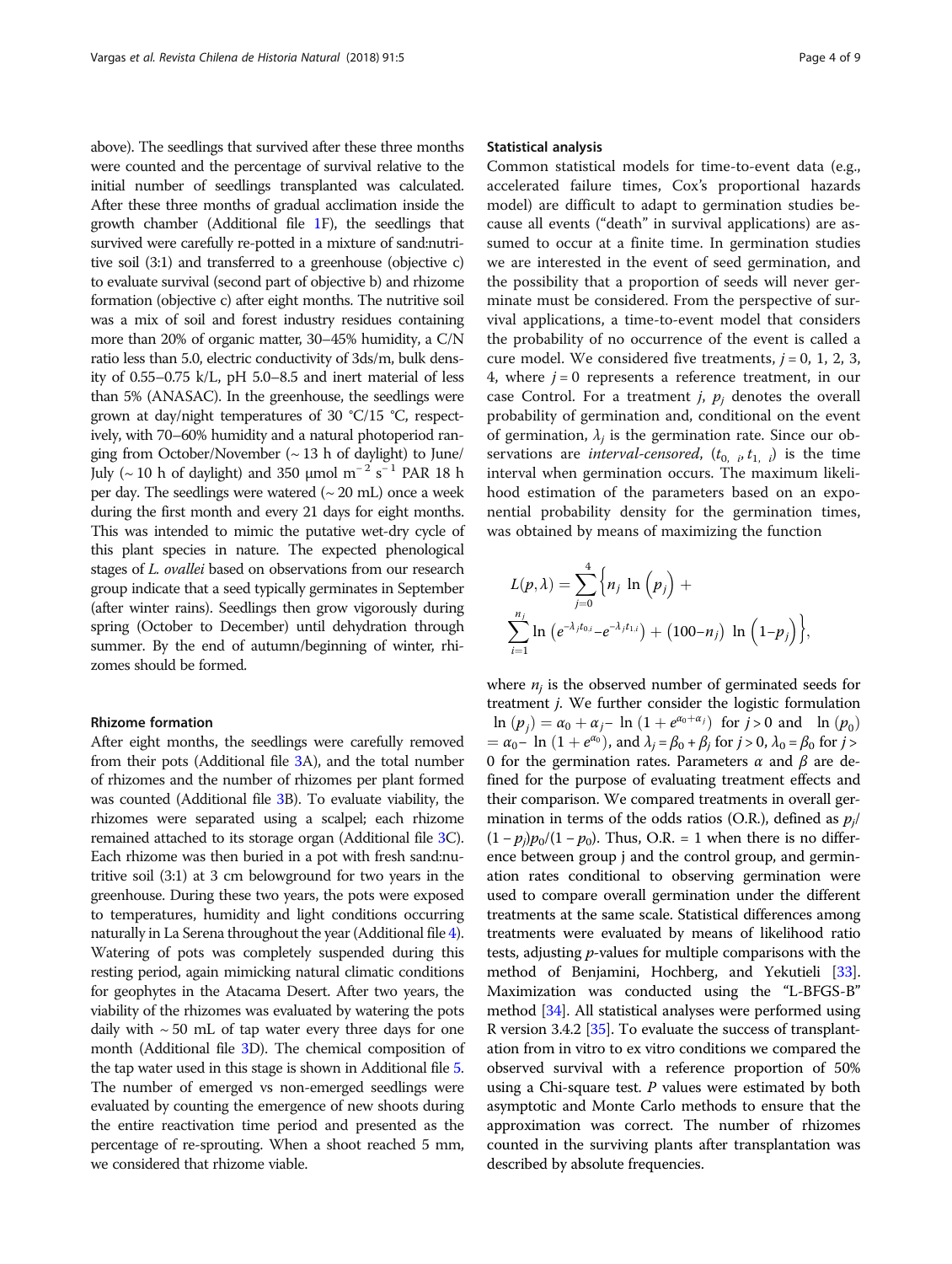#### Results

#### Seed germination

Treatment #2 (sulphuric acid and aerated water for 48 h) showed the highest germination percentage (36%) (Table [1\)](#page-2-0) and it was the only treatment that showed seeds germination after 10 days (Fig. 1). Treatment #4 (soaked in water for 48 h and then coat-clipped) and treatment #1 (sulphuric acid only) showed intermediate germination percentages (14% and 8%, respectively). In both cases, germination started one week later (day 15) than in treatment #2. Treatment #3 (gibberellic acid (GA) and aerated water for 48 h) showed 4% germination, and germination also began on day 15, whereas treatment #5 (control treatment) presented the lowest percentage of seed germination, only 3%, and its germination started only after 30 days. For all of these treatments (including the control treatment), germination was halted approximately two months postincubation (Fig. 1).

The cure model (95% C.I.) indicated that three of the five pre-sowing treatments had a significant effect ( $p < 0$ . 001) on the percentage of germination and days until germination compared with the control treatment (Table [1\)](#page-2-0). Thus, the seeds subjected to treatment #2 presented an O.R. of germination of 18.2 (12.0; 27.2) compared with those subjected to the control treatment. The O.R. for germination observed for the seeds treated with treatment  $#4$  was 5.3 (2.9; 9.0) higher, whereas O.R. of 2. 8 (1.3; 5.48) and 1.3 (0.4; 3.2) were observed for the seeds subjected to treatment #1 and treatment #3 (not statistically significant), respectively (Table [1](#page-2-0)).

#### Survival after transplanting from in vitro to ex vitro conditions and subsequent rhizome formation

The first stage of the gradual acclimation (three months inside a growth chamber) revealed that 45 of the 65 seedlings survived transplantation from in vitro to ex vitro conditions ( $p = 0.05$ ). This represents 69.2%. Following the second stage of acclimation (eight months in a greenhouse), only 36 of the 45 seedlings survived ( $p <$ 0.001), representing 80% success. Overall, if we compare the number of seedlings initially transferred from in vitro to ex vitro conditions (65 seedlings) and the number of plants that survived at the end of this greenhouse stage (36 seedlings), we obtained seedling survival of 55.4%. The 9 seedlings that did not survive this stage of acclimation died early (at the third week). In terms of rhizome formation, the surviving seedlings formed a total of 220 rhizomes, with 1 to 16 rhizomes per seedling (Fig. [2\)](#page-5-0). In addition, 67% of the seedlings (24 out of 36) presented between 3 and 6 rhizomes (Fig. [2](#page-5-0) and Additional file [3B](#page-7-0)). Assuming that each rhizome represents a potential new plant, and that only one rhizome was



with sulphuric acid; treatment #2 = seeds treated with sulphuric acid and imbibed in aerated water for 48 h; treatment #3 = seeds treated with GA and soaked in aerated water for 48 h; and treatment #4 = seeds soaked in water for 48 h and then clipped.  $n = 10$  in each treatment. **b** Three germinated seeds displaying hairy roots, cotyledons and the first leaves. Bar = 1 cm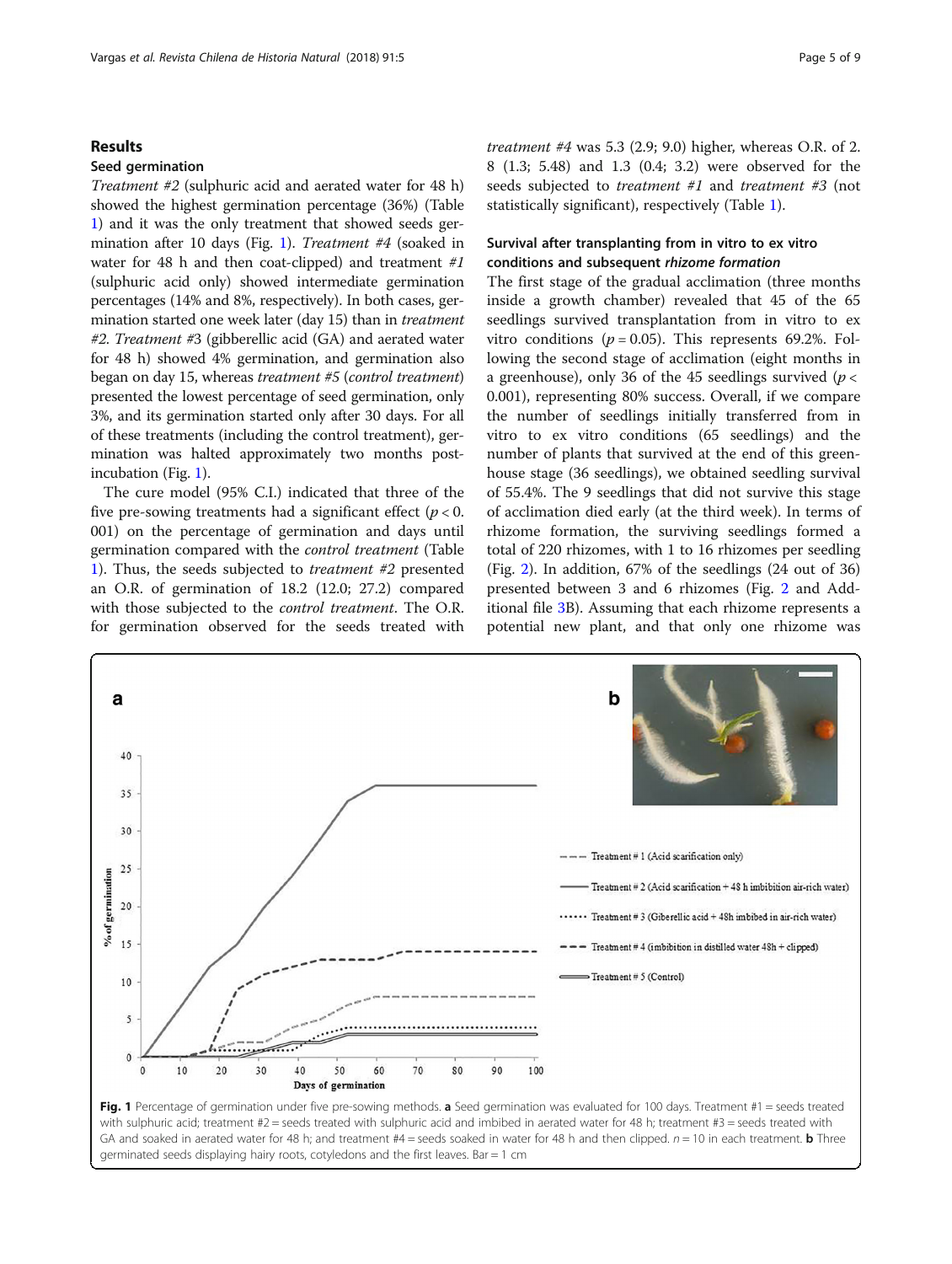<span id="page-5-0"></span>

formed when the plants were transferred to the greenhouse at the beginning of the second stage, our results indicate an increase in rhizomes equivalent to 488% in eight months. After two years of resting, rehydration reactivated the growth of 34 of 220 rhizomes (15.5%; Additional file [3](#page-7-0)D).

#### **Discussion**

#### Pre-sowing treatment effects

This study shows that the germination of Leontochir ovallei is significantly increased by different pre-sowing treatments. Previous studies of Chilean geophytes growing from semiarid to Mediterranean areas and from the Pacific coast to the Andes mountain limits of their distribution have reported that seed germination in several species of Alstroemeriaceae (e.g., Alstroemeria pseudospathulata and Bomarea salsilla) is stimulated by treatments similar to those used in this study (i.e., cold stratification, acid scarification, water imbibition, use of gibberellic acid and clipping of seed testa), indicating the effectiveness of these treatments for breaking physical and chemical dormancy [[36](#page-8-0)–[42](#page-8-0)], in contrast to the results for *L. ovallei*. According to our results, non-clipped seeds treated with sulphuric acid (treatment #1) exhibited partially improved seed germination. Seed germination increased only when these acid- treated seeds were soaked in aerated water (*treatment #2*), showing that this combination was the most effective treatment for L. ovallei seeds. This result might be attributed to the positive effect of sulphuric acid by destroying the wax layers and suberin of the seed coats, which favours water absorption and gas exchange (mainly oxygen) in the seed [[43,](#page-8-0) [44](#page-8-0)]. The subsequent provision of atmospheric airenriched water likely improved this gas exchange, which in turn might have increased the oxygen availability for the embryo  $[45]$  $[45]$ . Most seeds of vascular plants are restricted by water availability in the soil and by the amount of oxygen dissolved in the water that can enter the seed  $[1, 46]$  $[1, 46]$  $[1, 46]$  $[1, 46]$ . The increase in germination due to exogenous aeration might indicate that L. ovallei seeds exhibit embryo dormancy as well as physical dormancy, which has been proposed to occur in the seeds of some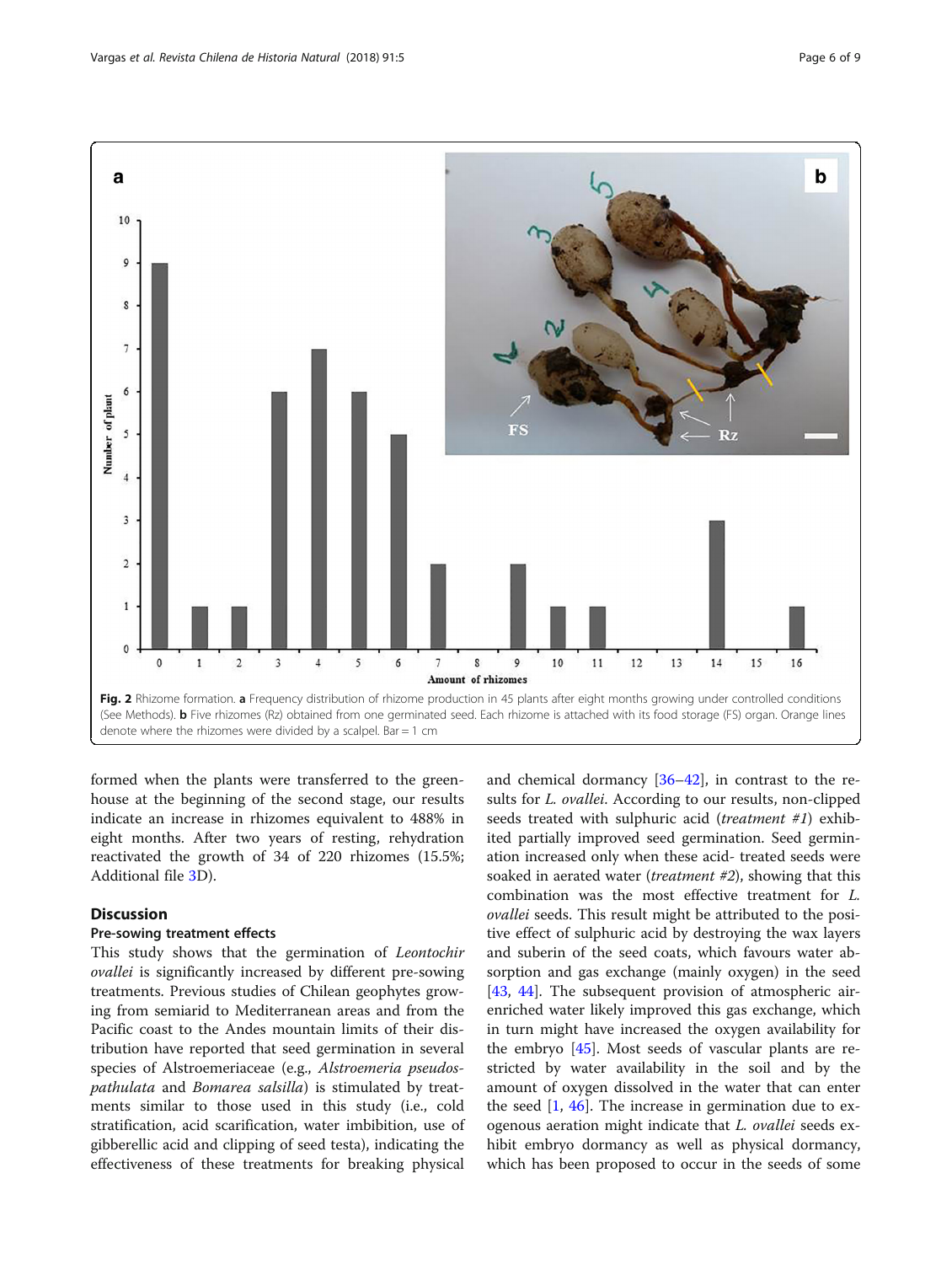species of the Alstroemeriaceae family [[18\]](#page-8-0). Oxygen activates the oxidation of starch, lipids and proteins and stimulates the mobilization of several proteins that provide energy to sustain germination and embryo emergence and development [[47](#page-8-0)–[49](#page-8-0)]. L. ovallei appears to be a species whose seeds exhibit a high oxygen requirement. This high oxygen requirement could be a survival strategy used by geophytes distributed in arid lands to permit a decrease in the levels of endogenous oxygen in the seeds to a condition of hypoxia to minimize mitochondrial respiration. Germination would then be stimulated once sufficient water and oxygen pass into the seed [[50,](#page-8-0) [51\]](#page-8-0). The optimization of the level of endogenous oxygen might help L. ovallei maintain a longer dormant state and avoid sprouting until the arrival of rain, which is always scarce and erratic in its arid environment.

Among the other three seed germination treatments, the germination percentage increased for seeds whose coats were soaked in distilled water for 48 h and clipped (treat*ment # 4*) compared to the control (*treatment # 5*). This suggests that cutting might induce an important modification at the seed coat level (e.g., relaxing the physical tension imposed in the cell wall by the cell wall proteins, cellulose and lignin)  $[52-54]$  $[52-54]$  $[52-54]$ . By contrast, when seeds of *L. ovallei* were merely treated with acid (*treatment*  $# 1$ ), the physical barrier imposed by the seed coat was only partially reduced and the percentage of germination was similar to the reported for Alstroemeria magnifica (approximately 9%) [\[55](#page-8-0)]. The germination of *L. ovallei* obtained with acid scarification was quite low compared with the germination of other plants adapted to arid lands, which can be close to 98% after acid scarification in the case of woody leguminous plants such as Prosopis juliflora and Acacia nilotica [[52](#page-8-0), [53](#page-8-0), [56](#page-8-0)]. This finding suggests that factors other than the waterproof coats must be removed to enable full germination of the seeds of this species and perhaps other family members, highlighting the potential role of aeration during water imbibition of these seeds. GA is a hormone that stimulates seed germination [\[57\]](#page-8-0), although it was not effective in the present study. Because we did not subject the seeds imbibed in  $GA(treatment \# 3)$  to acid scarification, the hard coat of the seeds likely impaired the proper absorption of GA. GA can act in two ways: by increasing the potential for embryo growth and by inducing hydrolytic enzymes [\[58](#page-8-0), [59](#page-8-0)]. Both processes might not have occurred in our L. ovallei seeds due to their reduced permeability. A future approach for seed germination in this species should consider pre-treatment with acid before GA.

#### Seedling survival and rhizome production

Acclimation of seedlings transplanted from in vitro to ex vitro conditions is a critical step in any program of plant propagation by in vitro means, mainly because in vitro leaves have thin cuticles and scarce stoma regulation, which favours a high rate of transpiration and in turn increases the risk that the seedlings will suffer high dehydration [[60](#page-8-0)]. After 15 days of acclimation of Alstroemeria *ligtu*, 80% of seedlings survived  $[61]$  $[61]$  $[61]$ , whereas for the hybrid Alstroemeria pelegrina x A. pulchella this percentage was 87% after three months of acclimation [[62](#page-8-0)]. In our case, the seedling survival of L. ovallei was almost 70% after three months of acclimation inside the growth chamber and 55% at the end of the acclimation process (greenhouse), which demonstrates that some Alstroemeriaceae species have a good response to the acclimation process.

We obtained healthy rhizomes of *L. ovallei* after transfer from in vitro to ex vitro conditions and were able to propagate them using asexual methods. Furthermore, the L. ovallei rhizomes obtained under controlled conditions maintained their viability after two years of dormancy. This study is the first to describe an in vitro/ex vitro methodology that successfully produces L. ovallei rhizomes. Few studies have reported the production of rhizomes in the Alstroemeria genus. For instance, using the rhizomesplitting technique, Chiari and Bridgen [\[63\]](#page-8-0) achieved an increase in the number of propagules equivalent to 200% over a period of three months in Alstroemeria species. In our case, starting from seeds, we managed to increase the number of rhizomes by approximately 450%. Notably, we did not split the rhizomes in half, in contrast to Chiari and Bridgen. Instead, we split between rhizomes, maintaining the attachment of the entire rhizome it its respective storage organ. Keeping the storage organ attached to the rhizome may be more beneficial for increasing the number of rhizomes than splitting the rhizome in half. Additionally, we used a mix of sand:nutritive soil (3:1) as substrate during rhizome formation, which may also have contributed to the development of new rhizomes in L. ovallei seedlings because the predominant soils in the natural habitat of this species are sandy soils [\[64\]](#page-8-0) and our soil mix used for rhizome production was rich in this material. Aeration and percolation of water are two processes that might be favoured using sand as a substrate, and the formation of rhizomes by L. ovallei may be demanding with respect to these two conditions. Our next challenge is to evaluate methods for the reintegration of L. ovallei rhizomes in their native habitats and to elucidate the genetic aspects involved in the formation of rhizomes of this plant, considering the high variability observed in the number of rhizomes formed by plants.

#### Conclusions

In this study we reported for the first time in vitro seed germination of L. ovallei. The combination of acid scarification followed by seed imbibition in atmospheric air-rich water was essential to induce germination, suggesting a complex control of dormancy of the seeds of this species. This study also demonstrates that transferring L.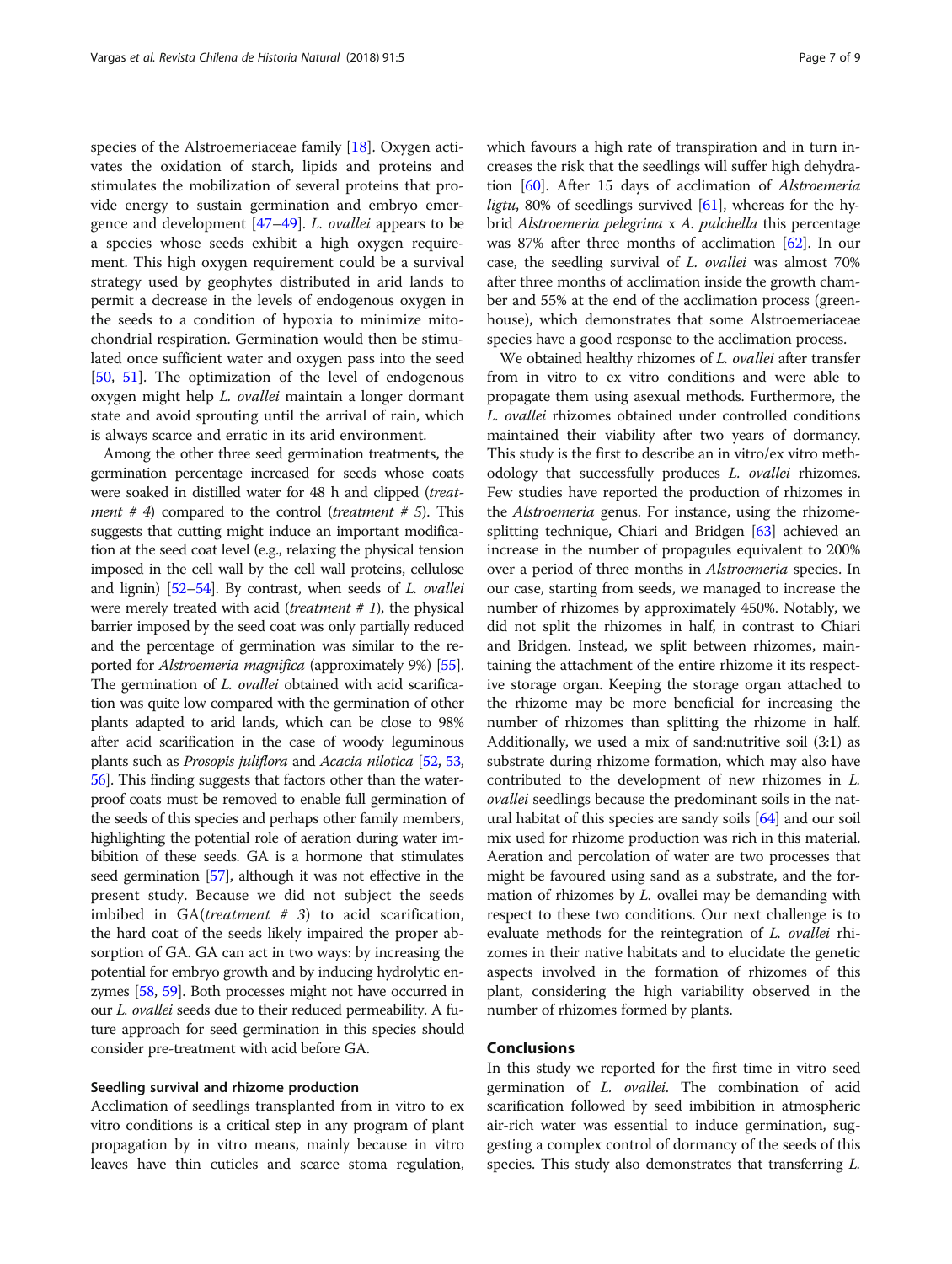<span id="page-7-0"></span>ovallei seedlings from in vitro to ex vitro conditions is possible following a gradual acclimation process first in a growth chamber and then in a greenhouse. In addition, this is the first report of a seed germination protocol capable of forming L. ovallei rhizomes, which also remained viable even after two years. In summary, our study provides an in vitro and ex vitro method that could contribute to the conservation and preservation of this iconic species of Chile. Potentially, this method might be useful for other endangered geophytes of arid lands.

#### Additional files

[Additional file 1:](https://doi.org/10.1186/s40693-018-0075-8) Graphical diagram showing the methodology applied for the sexual and asexual propagation of L. ovallei. A) Inflorescences of L. ovallei growing in Llanos de Challe National Park in November 2011. Bar = 10 cm. B) Inflorescence of L. ovallei covered with a paper bag (December 2011). Bar = 5 cm. C) Healthy state of inflorescences and their seeds after two months covered with the paper bag (February 2012). Bar = 1 cm. D) One-month old seedling growing inside a petri dish. Bar = 1 cm. E) Threemonth old seedlings transplanted to ex vitro conditions. Young seedlings were covered with a plastic cup to protect them against dehydration; this plastic cup was opened to permit aeration. Bar = 2 cm. F) Group of acclimated five-month old seedlings. Bar = 5 cm. (JPG 1867 kb)

[Additional file 2:](https://doi.org/10.1186/s40693-018-0075-8) Information on the baseline conditions used for in vitro seed germination analysis of L. ovallei seeds. Both in vitro cultivation conditions and pre-sowing treatments were evaluated using approximately 4000 seeds in total. (DOCX 18 kb)

[Additional file 3:](https://doi.org/10.1186/s40693-018-0075-8) Rhizome production and multiplication of L. ovallei rhizomes. A) Rhizomes obtained from an eight-month old seedling. Bar = 1 cm. B) Eight rhizomes each with its food storage organ obtained from one plant. Bar = 1 cm. C) Rhizome dissection using a scalpel. Bar = 1 cm. D) Dormant rhizomes of L. ovallei reactivated after two years of resting. Bar = 1 cm. (JPG 1675 kb)

[Additional file 4:](https://doi.org/10.1186/s40693-018-0075-8) Monthly distribution of temperatures (T) and relative humidity (RH) in La Serena during years the 2014, 2015 and 2016. Data were obtained from Meteorological Station "La Serena", which is controlled by the Center for Advanced Studies in Arid Areas (CEAZA, [www.ceazamet.cl\)](http://www.ceazamet.cl). This station is installed at 50 meters from where this study was performed. (DOCX 16 kb)

[Additional file 5:](https://doi.org/10.1186/s40693-018-0075-8) Physico-chemical analysis of La Serena tap water\*. (DOCX 16 kb)

#### Acknowledgements

We thank Mr. Mario Meléndez, Isla Troncoso and other national authorities of CONAF for providing the necessary facilities to collect seeds of. L. ovallei in the Llanos de Challe National Park. We are also very grateful to the Llanos de Challe National Park Rangers and Paloma Gachón for their valuable help during the seed collection procedures. We thank Dr. Julio Gutiérrez for his insightful comments and suggestions. We thank the Centre for Advanced Studies in Arid Zones (CEAZA) for providing their flow chamber and autoclave during the first stages of this study. We also thank Dirección de Investigación y Desarrollo Office of Universidad de La Serena for its economic support in the same stages of this research. We are grateful to Dr. Karina Stucken for her help in revising English grammar usage in this paper.

#### Funding

This work was funded by Fondo de Investigación en Bosque Nativo, grant n° 037/2011.

#### Availability of data and materials

The dataset generated and/or analysed during the current study is maintained in the personal repository of the corresponding author. Request for information should be sent by email to cibanez@userena.cl.

#### Authors' contributions

FJ, JB and CI collected the seeds. MV and EJ developed the in vitro protocol and rhizome production. CN performed the statistical analysis. CI-B provided feedback during manuscript writing, and CI conceived and coordinated all of the study, including legal aspects related to the collection of seeds, acted as the research supervisor and wrote the manuscript. All authors approved the final manuscript.

#### Ethics approval and consent to participate

Not applicable.

#### Competing interests

The authors declare that they have no competing interests.

#### Publisher's Note

Springer Nature remains neutral with regard to jurisdictional claims in published maps and institutional affiliations.

#### Author details

<sup>1</sup>Departamento de Biología, Facultad de Ciencias, Universidad de La Serena, P.O. 1700000 La Serena, Chile. <sup>2</sup>Departamento de Matemáticas, Facultad de Ciencias, Universidad de La Serena, P.O. 1700000 La Serena, Chile. <sup>3</sup>Institutc Tecnológico de Tepic, Avenida Tecnológico 2595, Lagos del Country, P.O. 63175 Tepic-Nayarit, Mexico. <sup>4</sup> Departamento de Química, Facultad de Ciencias, Universidad de La Serena, P.O. 1700000 La Serena, Chile. <sup>5</sup>Núcleo de Investigación en Producción Alimentaria, Facultad de Recursos Naturales, Escuela de Agronomía, Universidad Católica de Temuco, P.O. 4810721 Temuco, Chile.

#### Received: 29 June 2017 Accepted: 19 April 2018 Published online: 24 April 2018

#### References

- 1. Transeau EN. General botany. New Delhi: Discovery Publishing House; 1994. p. 560.
- 2. Farahmand H, Nazari F. Environmental and anthropogenic pressures on geophytes of Iran and the possible protection strategies: a review. Inter J of Horti Sci and Tech. 2015;2:111–32.
- 3. Sharma IK, Jones D, French C. Unusually high genetic variability revealed through allozymic polymorphism of an endemic and endangered Australian orchid, Pterostylis aff. Picta (Orchidaceae). Biochem Syst Ecol. 2003;31:513–26.
- 4. Muñoz M, Moreira A. Géneros endémicos de monocotiledóneas de Chile continental. Chile: Registro propiedad intelectual n° 114.968; 2000. [http://](http://www.chlorischile.cl/monocotiledoneas/Resultados.htm) [www.chlorischile.cl/monocotiledoneas/Resultados.htm.](http://www.chlorischile.cl/monocotiledoneas/Resultados.htm)
- 5. Wilkin P. Leonthochir ovallei, Alstroemeriaceae. Curtis's Bot Mag. 1997;14:7–12.
- 6. Gutiérrez J. El Desierto Florido en la Región de Atacama. In: Squeo FA, Arancio G, Gutiérrez JR, editors. Libro rojo de la flora nativa y de los sitios prioritarios para su conservación. Región de Atacama. La Serena: Ediciones Universidad de La Serena; 2008. p. 285–91.
- 7. Arancio G, Marticorena A. Descripción de las especies con problemas de conservación en la región de Atacama. In: Squeo FA, Arancio G, Gutiérrez JR, editors. Libro rojo de la flora nativa y de los sitios prioritarios para su conservación. La Serena: Ediciones Universidad de La Serena; 2008. p. 466.
- 8. Muñoz M, Serra MT. Documento de trabajo. Estado de conservación de las plantas de Chile. Santiago: MNHN-CONAMA; 2006.
- 9. IUCN. Categorías y criterios de la lista roja de la UICN: Versión 3.1. Comisión de supervivencia de especies de la UICN. Suiza y Cambridge, Reino Unido: Gland: UICN; 2001. p. 1.
- 10. CONAMA. Comité clasificación de especies silvestres. Acta Sesión N° 6, segundo proceso de clasificación. Santiago: Comisión nacional de medio ambiente; 2006.
- 11. Hoffmann AE. Sinopsis taxonómica de las geófitas monocotiledóneas chilenas y su estado de conservación. In: Benoit I, editor. Libro rojo de la flora terrestre. Santiago: CONAF; 1989. p. 147–57.
- 12. Ravenna P, Teillier S, Macaya J, Rodríguez R, Zöllner O. Categorías de conservación de las plantas bulbosas nativas de Chile. In: Boletín del museo nacional de historia natural. 1998;47:47–68.
- 13. MINSEGPRES. Ministerio secretaría general de la presidencia, Decreto Supremo n° 50/2008. Santiago; 2008. [http://www.conaf.cl/cms/editorweb/](http://www.conaf.cl/cms/editorweb/GEF-BM/Apendice-7_03-Clasificacion_Especies_segun_estado_conservacion/DS_50-2008-SEGPRES.pdf) [GEF-BM/Apendice-7\\_03-Clasificacion\\_Especies\\_segun\\_estado\\_conservacion/](http://www.conaf.cl/cms/editorweb/GEF-BM/Apendice-7_03-Clasificacion_Especies_segun_estado_conservacion/DS_50-2008-SEGPRES.pdf) [DS\\_50-2008-SEGPRES.pdf](http://www.conaf.cl/cms/editorweb/GEF-BM/Apendice-7_03-Clasificacion_Especies_segun_estado_conservacion/DS_50-2008-SEGPRES.pdf).
- 14. Squeo FA, Arancio G, Gutiérrez JR, Letelier L, Arroyo MTK, León-Lobos, et al. Sitios prioritarios para la conservación de la flora nativa amenazada de la